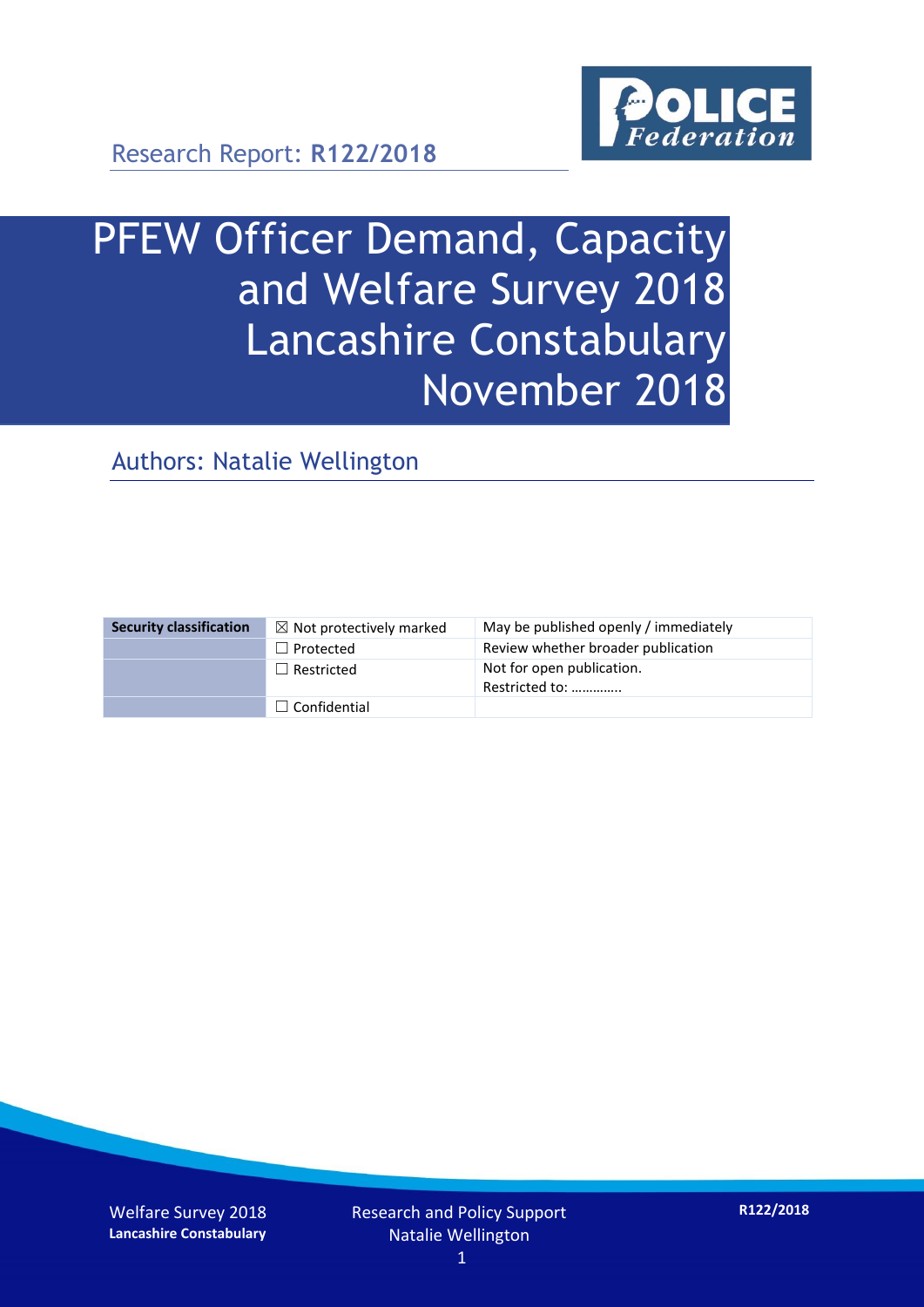## **FOREWORD**

#### **INTRODUCTION**

Over the last decade, the impact of reducing policing budgets on officer numbers has been considerable, with a 15% fall in officer numbers over a seven year period from a high of 142,056 in 2009 to 121,010 in March 2018. $^{\mathrm{i}}$  Evidence from a focus group study conducted by the PFEW<sup>ii</sup> highlighted that these reductions may be having a negative effect on officers individual wellbeing. It was within this context that the Police Federation of England and Wales (PFEW) began a biennial Demand, Capacity and Welfare Survey. The 2018 PFEW Officer Demand, Capacity and Welfare Survey is the second iteration of the survey.

This report provides a summary of responses to key questions from the 2018 PFEW Officer Demand, Capacity and Welfare Survey from respondents in Lancashire Constabulary.

Where appropriate, details of average responses from last year, or the police service as a whole, are also presented. However, differences across these figures have not been tested to assess whether they are statistically significant<sup>1</sup>; therefore any and all differences reported are for guidance only and must be treated with caution.

Force rankings have not been included, because not all differences are statistically significant. In addition, forces with fewer than 100 respondents were not provided with a force level report as their sample size was too small to be representative of the force as a whole and may have enabled identification of individuals based on their demographics.

Please be aware that the total number of responses for each item may vary slightly as not all items were answered by all respondents, and all percentages are rounded to the nearest whole number. In addition, the actual differences between any and all groups may be quite small and these details should be considered when interpreting the data.

 $<sup>1</sup>$  As all the data are derived from samples of the population, rather than the whole population, percentage figures calculated are strictly</sup> speaking estimates, rather than exact measures. This means that every figure has a margin of error associated with it. Hence a very small percentage difference year on year may be due to sampling, rather than to actual changes.

Welfare Survey 2018 **Lancashire Constabulary**

-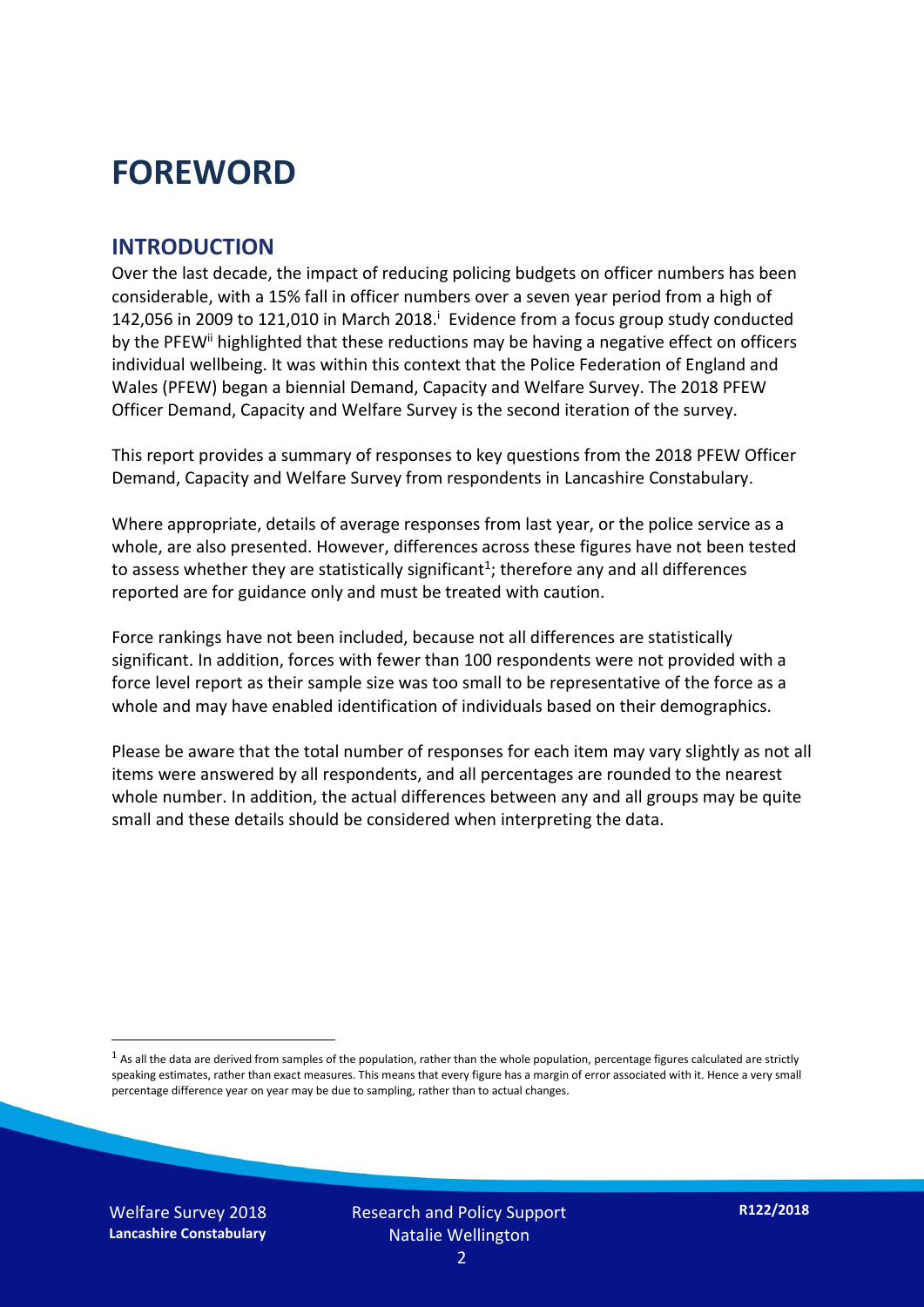#### **RESPONSE RATES AND DEMOGRAPHICS**

Survey responses were gathered over a six-week period between August and September 2018. All officers of the federated ranks in England and Wales were eligible to participate.

Analyses were conducted on a sample of 18,100 responses drawn from all 43 forces across England and Wales.<sup>2</sup> The national response rate for the 2018 survey was 15%.

Overall 4% of respondents (n=788) to the survey declined to state which force they belonged to. These responses have been included within the national data but are excluded from force-level analyses.

224 responses were received from Lancashire Constabulary, representing a response rate of around 8%. <sup>3</sup> The margin of error for this report has been calculated using the size of the sample and the population. At a 95% confidence level, this force report has a 6% margin of error. If the margin of error is less than 5%, it can be considered to be within the normal bounds of academic rigor.<sup>4</sup> If this threshold has not been met, the results from this report must be interpreted with caution.

67% of responses from Lancashire Constabulary were received from male officers and 28% of responses were from female officers. The other 5% preferred not to say or identified in another way. In regards to rank, 70% of respondents from Lancashire Constabulary were Constables, 21% were Sergeants, 9% were Inspectors, and 0% were Chief Inspectors. 4% of responses from Lancashire Constabulary were received from Black and Minority Ethnic (BME) officers.

-

 $2$  Data were removed where the respondent indicated they were not currently a police officer or they gave implausible answers – for full exclusion criteria, please see the full report.

<sup>3</sup> Based on March 2018 Home Office figures of officer headcount, for full details please see item ii in the reference section.

<sup>4</sup> The generally accepted academic standards is a 95% confidence level with a 5% (or less) margin of error.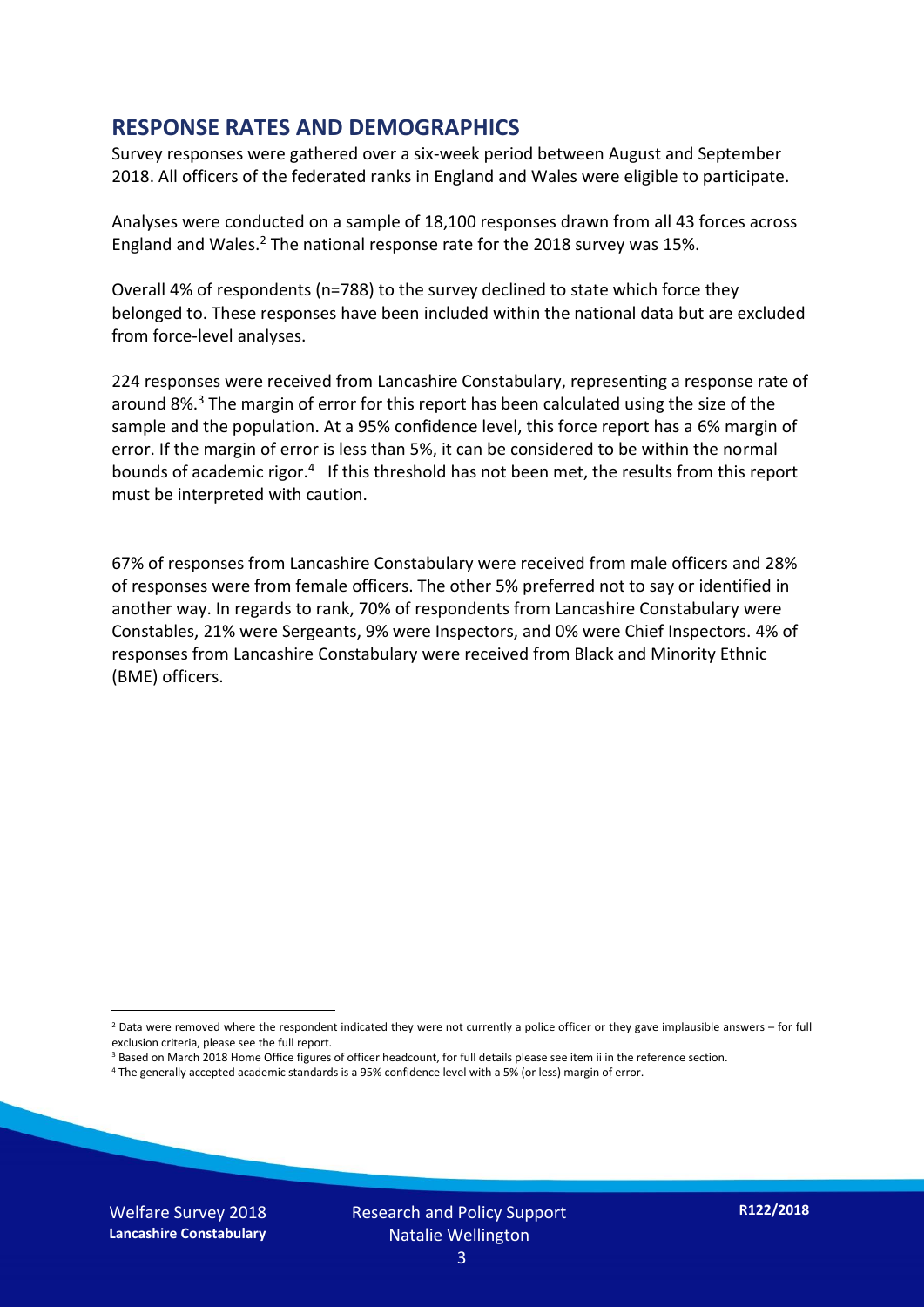## **INFOGRAPHIC**



### **Who responded?**

**224** responses were received from Lancashire Constabulary, representing a **8%** response rate



Welfare Survey 2018 **Lancashire Constabulary**

Research and Policy Support Natalie Wellington 4

**R122/2018**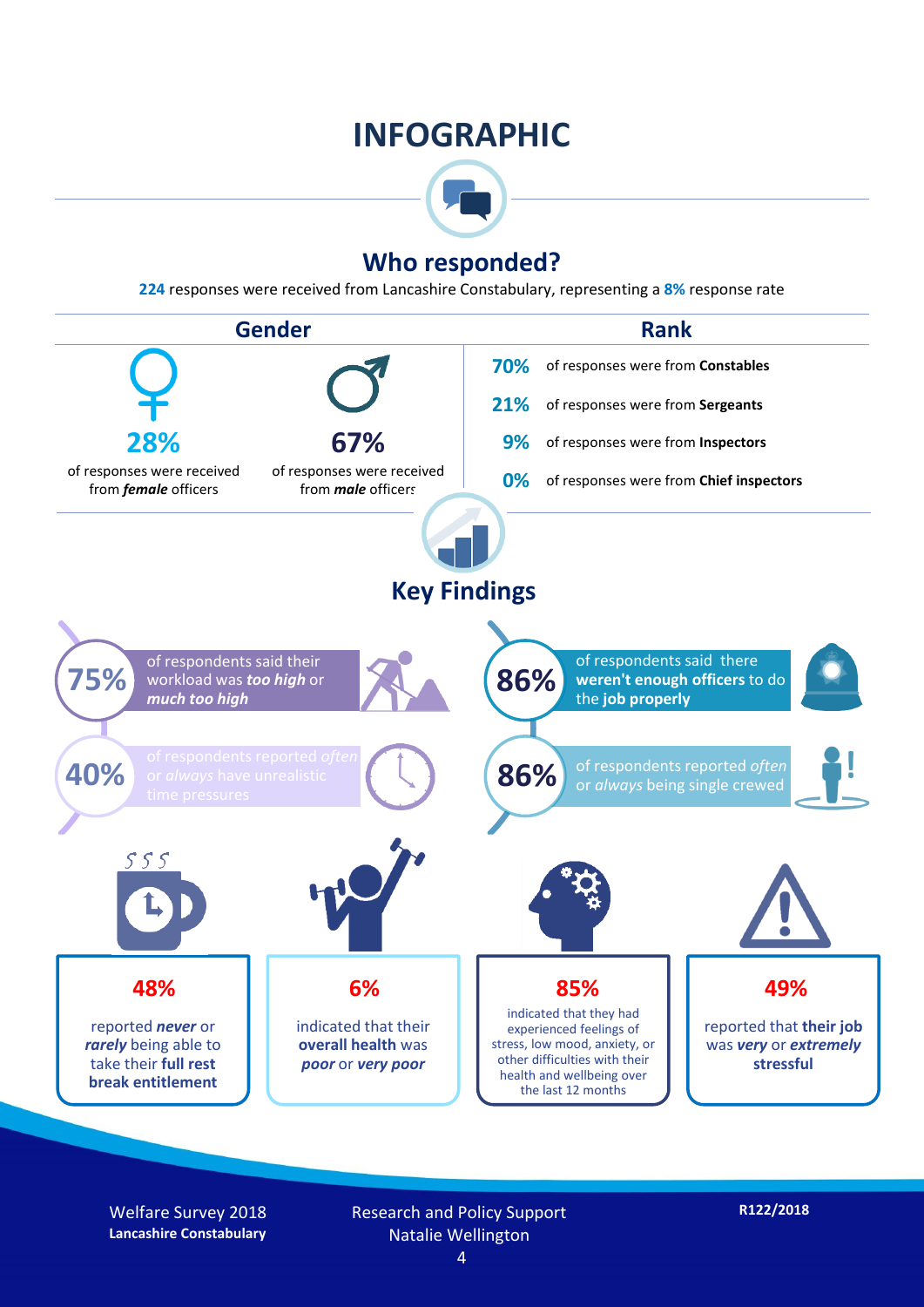## **Executive Summary**

- **224** responses were received from Lancashire Constabulary, representing a response rate of around **8%**.
- The average (mean) rating for overall Job satisfaction for respondents from Lancashire Constabulary was **4/10.**
- Frequent single crewing (often or always) was reported by **86%** of respondents from Lancashire Constabulary.
- **48%** of respondents from Lancashire Constabulary reported *never* or *rarely* being able to take their **full rest break entitlement***; higher than* the proportion in 2016.
- **75%** of respondents from Lancashire Constabulary said their **workload** was *too high* or *much too high; higher than* the proportion in 2016.
- **40%** of respondents from Lancashire Constabulary reported *often* or *always* **having unrealistic time pressures***; higher than* the proportion in 2016.
- **86%** of respondents from Lancashire Constabulary said there **weren't enough officers to do the job properly***; higher than* the proportion in 2016.
- **10%** said that they had **enough time engage in proactive policing** in their team/unit*; lower than* the proportion in 2016.
- **6%** of respondents from Lancashire Constabulary indicated that their **overall health** was *poor* or *very poor.*
- **85%** of respondents from Lancashire Constabulary indicated that they had **experienced feelings of stress, low mood, anxiety, or other difficulties with their health and wellbeing** over the last 12 months.
- **49%** of respondents from Lancashire Constabulary reported that their job was *very*  or *extremely* **stressful***; higher than* the proportion in 2016.
- **21%** of Lancashire Constabulary respondents reported that they had suffered **one or more injuries** that required medical attention as a result of **work-related violence** in the last year.
- **21%** of Lancashire Constabulary respondents reported that they had suffered **one or more injuries** that required medical attention as a result of **work-related accidents**  in the last year.
- **35%** of respondents from Lancashire Constabulary felt that someone would be **treated differently (in a negative way)** if they disclosed difficulties with their mental health and wellbeing; *the same as* the proportion in 2016.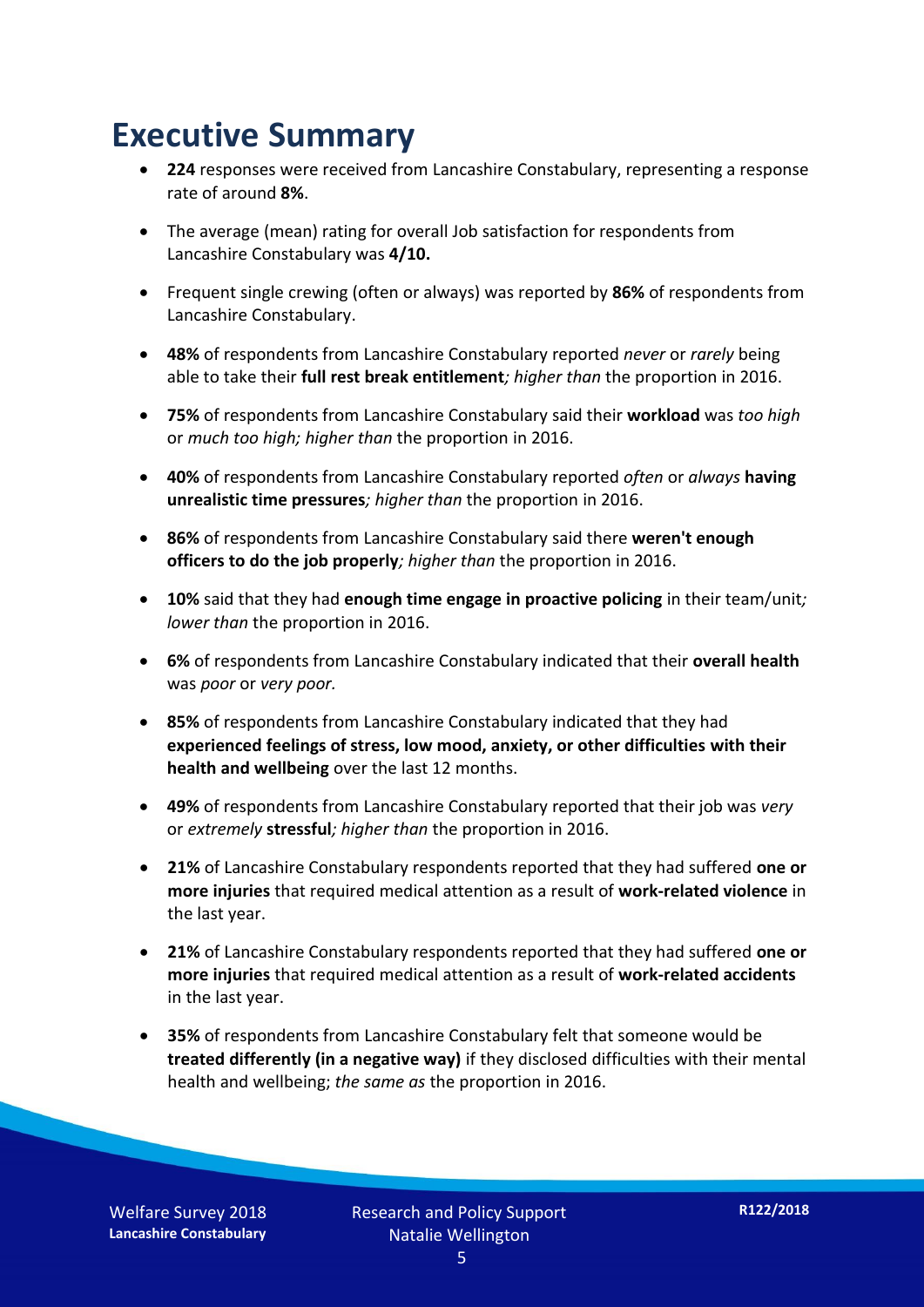## **1. WORKING ARRANGEMENTS**

#### **1.1. OVERALL JOB SATISFACTION**

Respondents were asked to rate their overall job satisfaction between 0 and 10, where 0 was 'not at all satisfied' and 10 was 'completely satisfied.'

The average (mean) rating for overall job satisfaction for respondents from Lancashire Constabulary was 4/10 (range 0-10), with 29% of respondents reporting an overall job satisfaction rating of 2 or less.

This can be compared to the National average of 4/10, and 32% of respondents reported an overall job satisfaction rating of 2 or less.

#### **1.2. SHIFTS**

1% of respondents from Lancashire Constabulary reported that their formal shift duration was more than the 8-10 hours advised by the Health and Safety Executive<sup>iii</sup> and the Police Negotiating Board,<sup>iv</sup> and 0% of respondents indicated a shift length of 12 hours or more.

7% of the national sample indicated that their formal shift duration was more than 8-10 hours, and 5% indicated a shift length of 12 hours or more.

#### **1.3. SINGLE CREWING**

Among respondents from Lancashire Constabulary, for whom this item was applicable, 86% reported being single crewed either *often* or *always* over the previous 12 month period. This can be compared with 75% of respondents from the national sample.

#### **1.4. BREAKS, REST DAYS AND ANNUAL LEAVE**

48% of respondents from Lancashire Constabulary reported *never* or *rarely being* able to take their full rest break entitlement, and 66% reported having had two or more rest days cancelled in the previous 12 month period. In addition, 23% of respondents from Lancashire Constabulary told us that they have not been able to take their full annual leave entitlement in the previous 12 month period.

Historical comparison for items relating to breaks, rest days and annual leave for **Lancashire Constabulary**, are provided in Table 1.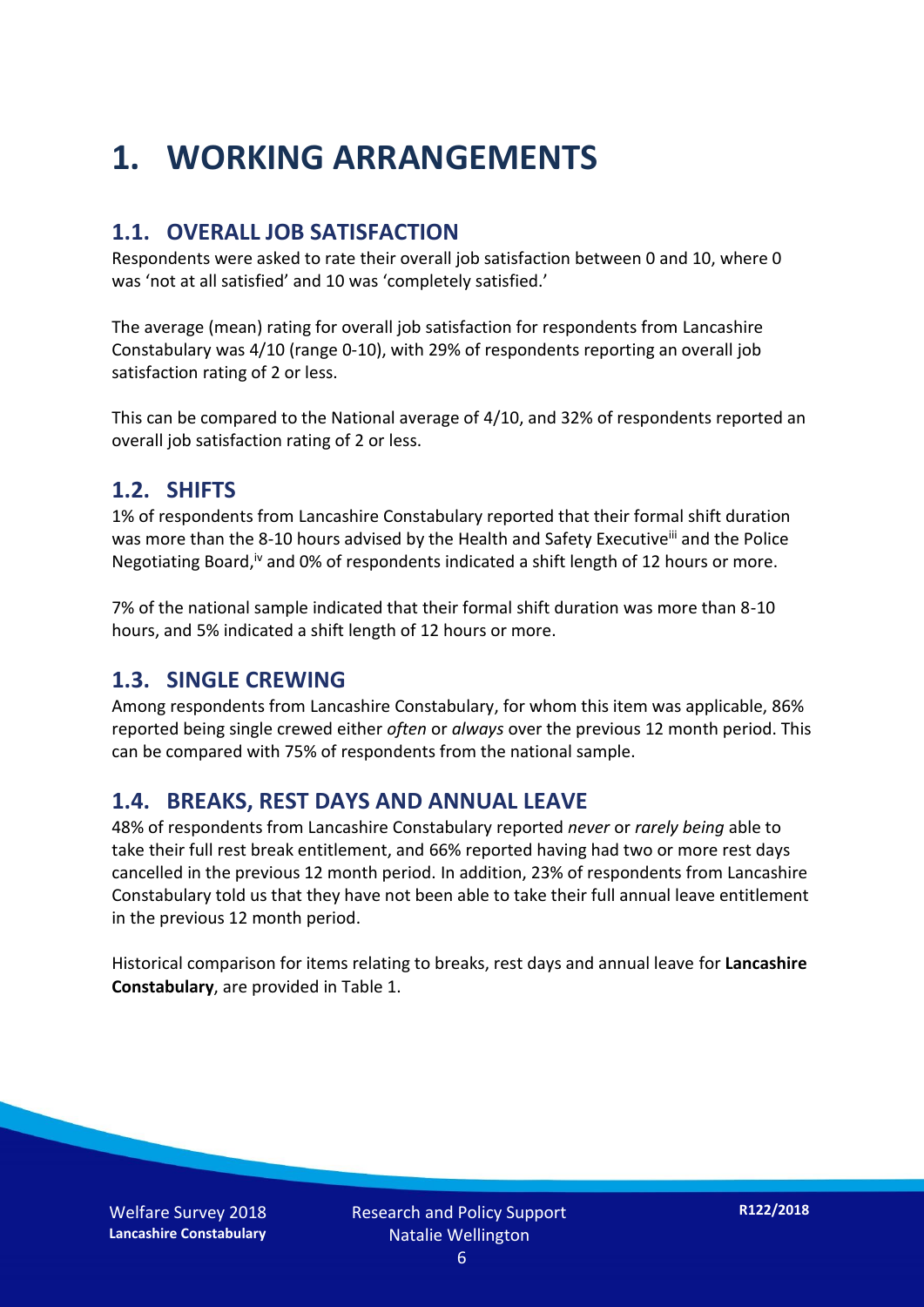| Table 1: Force level figures for breaks, rest days and<br>annual leave     | 2016 | 2018 |
|----------------------------------------------------------------------------|------|------|
| Reported being never or rarely able to take full rest<br>break entitlement | 44%  | 48%  |
| Reported having 2 or more rest days cancelled in the<br>previous 12 months | 90%  | 66%  |
| Reported being unable to take their full annual leave<br>entitlement       | 28%  | 23%  |

Historical comparisons for items relating to breaks, rest days and annual leave for the **police service as a whole**, are provided in the table below.

| Table 2: National figures for breaks, rest days and<br>annual leave        | 2016 | 2018 |
|----------------------------------------------------------------------------|------|------|
| Reported being never or rarely able to take full rest<br>break entitlement | 53%  | 52%  |
| Reported having 2 or more rest days cancelled in the<br>previous 12 months | 76%  | 67%  |
| Reported being unable to take their full annual leave<br>entitlement       | 33%  | 31%  |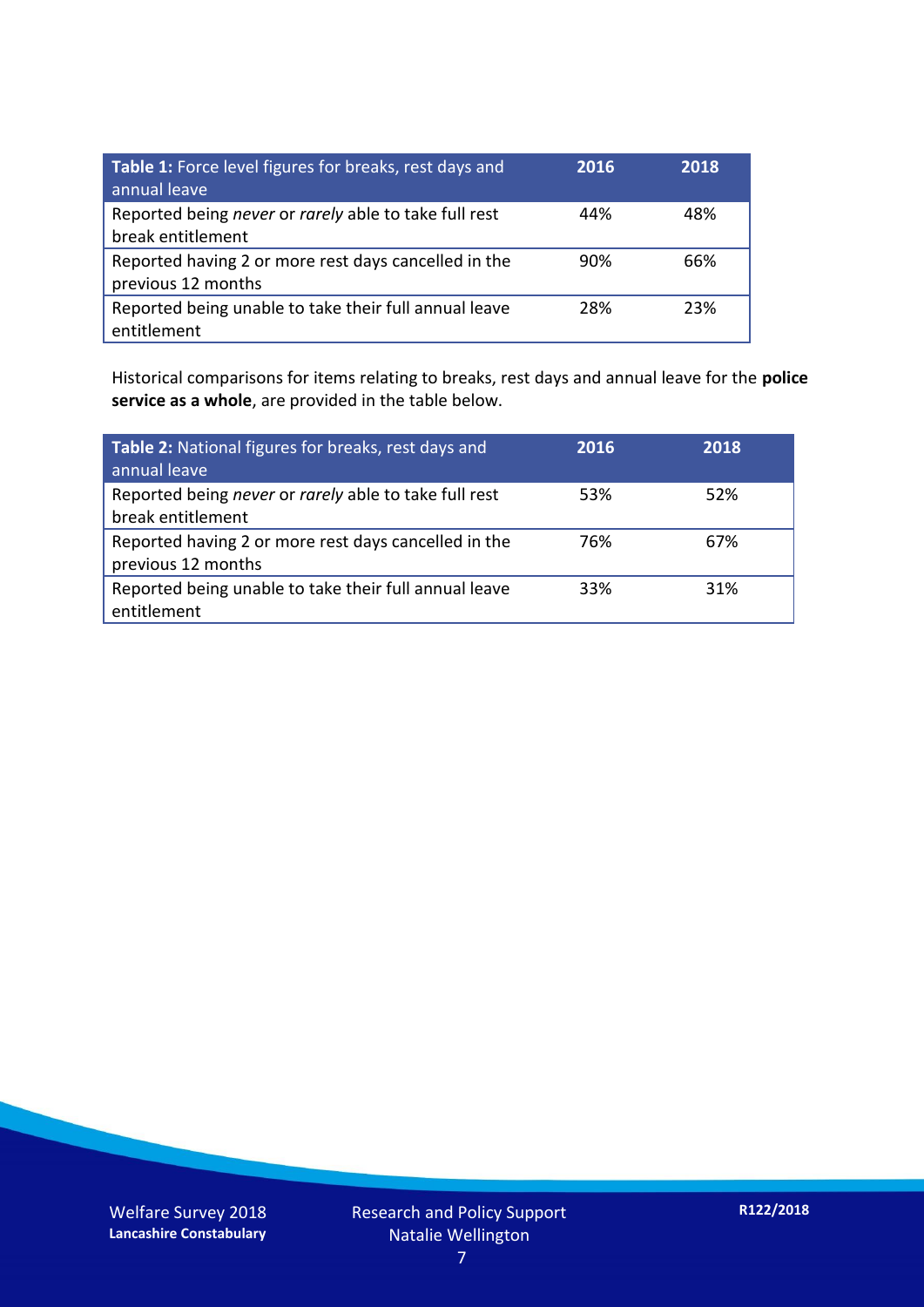## **2. DEMAND**

### **2.1. WORKLOAD**

75% of respondents from Lancashire Constabulary told us that their workload is currently *too high*, or *much too high* – *higher than* the proportion from the national sample (72%) and *higher than* the proportion reported by Lancashire Constabulary in the 2016 Demand, Capacity and Welfare Survey.

### **2.2. HSE MANAGEMENT STANDARDS**

The UK Health and Safety Executive published the Management Standards Indicator Tool (MSIT) to assist organisations in the assessment of workers exposure to dimensions of the psychosocial work environment that, if not properly managed, can lead to harm to health.<sup>v</sup> The 25-item version of the MSIT<sup>vi</sup> contains four items that measure job demands, which were included as part of the Demand, Capacity and Welfare Survey.

39% of respondents from Lancashire Constabulary told us that they *often* or *always* have unachievable deadlines, and 56% that they *often* or *always* have to neglect some tasks because they have too much to do.

Historical comparisons for the MSIT job demand items for **Lancashire Constabulary** are provided in the table below.

| Table 3: Force level figures for HSE MSIT job demands | 2016 | 2018 |
|-------------------------------------------------------|------|------|
| Often or always have unrealistic time pressures       | 29%  | 40%  |
| Often or always pressured to work long hours          | 18%  | 25%  |
| Often or always have to neglect some tasks because    | 39%  | 56%  |
| they have too much to do                              |      |      |
| Often or always have unachievable deadlines           | 23%  | 39%  |

Historical comparison for the MSIT job demand items for the **police service as a whole**, are provided in the table below.

| Table 4: National figures for HSE MSIT job demands | 2016 | 2018 |
|----------------------------------------------------|------|------|
| Often or always have unrealistic time pressures    | 35%  | 40%  |
| Often or always pressured to work long hours       | 26%  | 29%  |
| Often or always have to neglect some tasks because | 43%  | 54%  |
| they have too much to do                           |      |      |
| Often or always have unachievable deadlines        | 29%  | 38%  |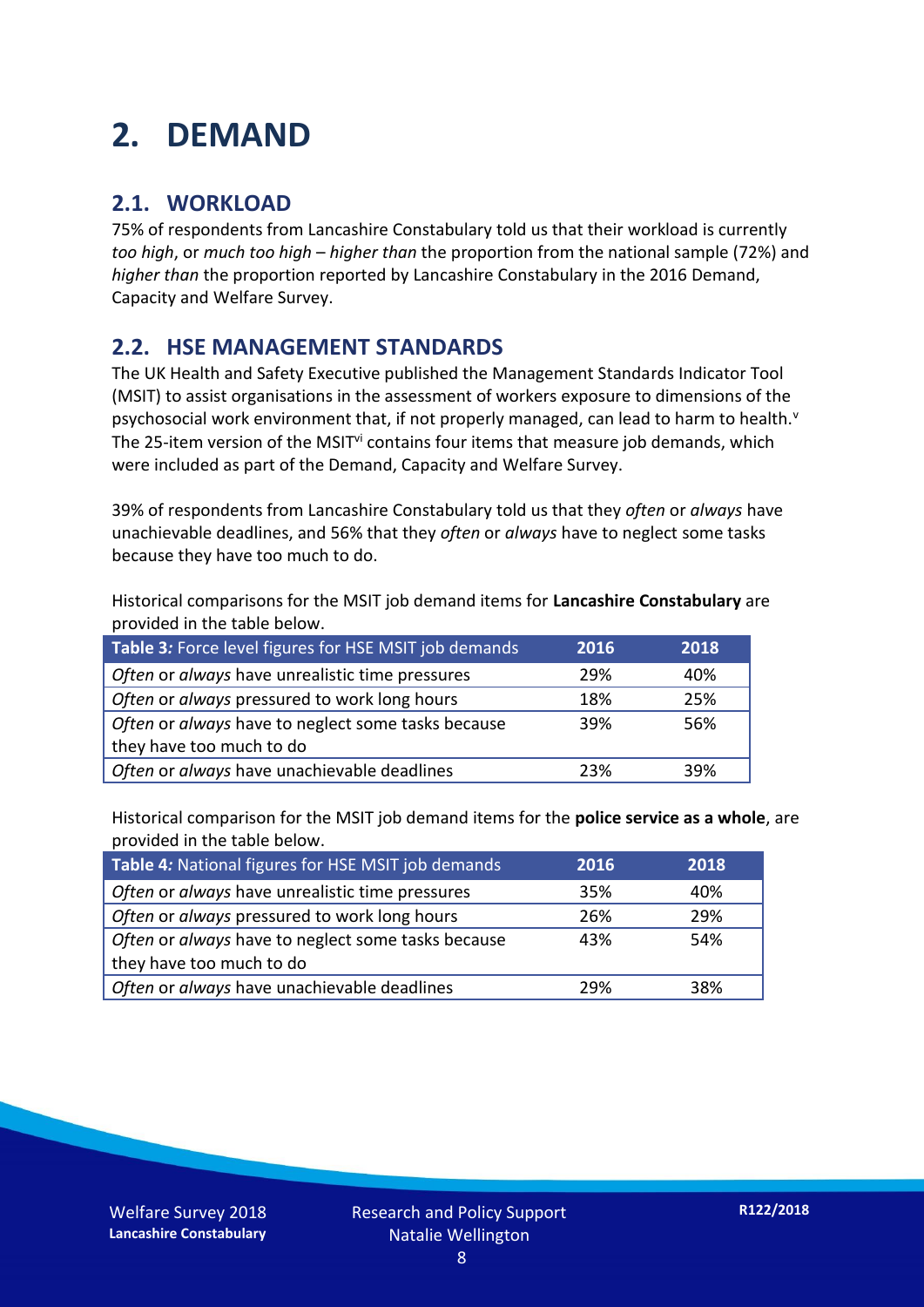### **2.3. AMOUNT AND PACE OF WORK**

77% of respondents from Lancashire Constabulary *disagreed* or *strongly disagreed* that they were able to meet all of the conflicting demands on their time, whilst 10% *agreed* or *strongly agreed* that they had enough time engage in proactive policing in their team/unit. The proportion of officers from Lancashire Constabulary reporting to have enough time to engage in proactive policing is *lower than* the proportion in 2016.

Across the police service as a whole, 74% of respondents *disagreed* or *strongly disagreed* that they were able to meet all of the conflicting demands on their time and 90% *disagreed* or *strongly disagreed* that there are enough officers to manage all the demands made on their team/unit.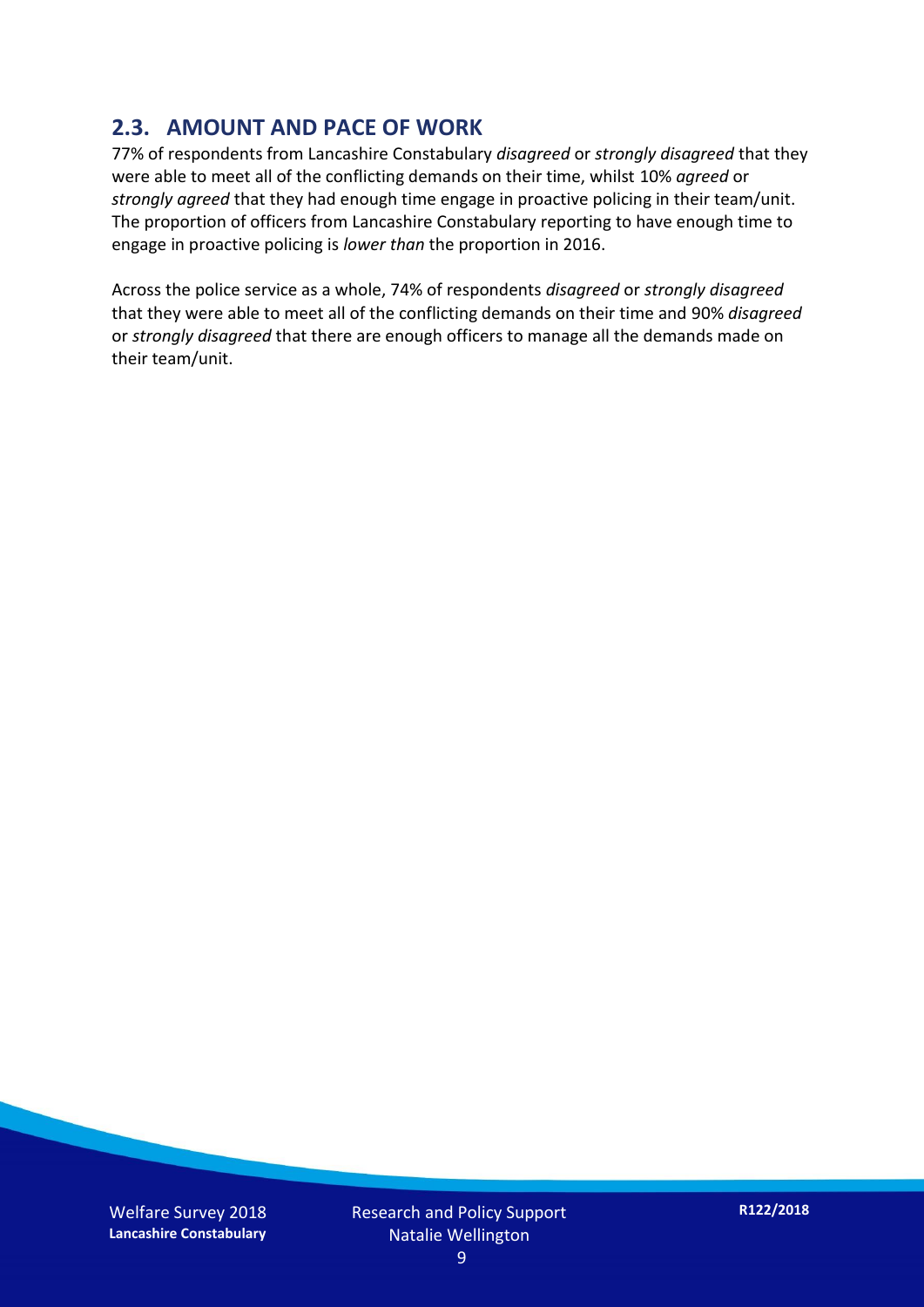## **3. CAPACITY**

### **3.1. MINIMUM OFFICER STAFFING**

69% of respondents from Lancashire Constabulary indicated that their team or unit had a minimum officer staffing level.

Among respondents whose team or unit had a minimum officer staffing level, 18% indicated that this level was *never* or *rarely* achieved. This can be compared to 2016 where 11% of respondents from Lancashire Constabulary indicated that the minimum officer staffing level was *never* or *rarely* achieved.

#### **3.2. OFFICER STAFFING ARRANGEMENTS**

77% of respondents *disagreed* or *strongly disagreed* that the way officer staffing levels are determined in their team/unit seems to be effective; *higher than* the proportion reported in 2016.

Historical comparisons of two key items relating to capacity to deal with demand for **Lancashire Constabulary** are provided in the table below.

| Table 5: Force level figures for key items relating to capacity                                                     |                                                      |      |  |
|---------------------------------------------------------------------------------------------------------------------|------------------------------------------------------|------|--|
| <b>Statements</b>                                                                                                   | % of respondents who<br>disagreed with the statement |      |  |
|                                                                                                                     | 2016                                                 | 2018 |  |
| There are enough officers in my team/unit for me to do<br>my job properly                                           | 67%                                                  | 86%  |  |
| In my experience, we generally have enough officers to<br>manage all the demands being made on us as a<br>team/unit | 80%                                                  | 89%  |  |

Historical comparisons of the same items for the **police service as a whole** are provided in the table below.

| Table 6: National figures for key items relating to capacity                                                        |                                                      |      |  |  |
|---------------------------------------------------------------------------------------------------------------------|------------------------------------------------------|------|--|--|
| <b>Statements</b>                                                                                                   | % of respondents who<br>disagreed with the statement |      |  |  |
|                                                                                                                     | 2016                                                 | 2018 |  |  |
| There are enough officers in my team/unit for me to do<br>my job properly                                           | 78%                                                  | 83%  |  |  |
| In my experience, we generally have enough officers to<br>manage all the demands being made on us as a<br>team/unit | 85%                                                  | 90%  |  |  |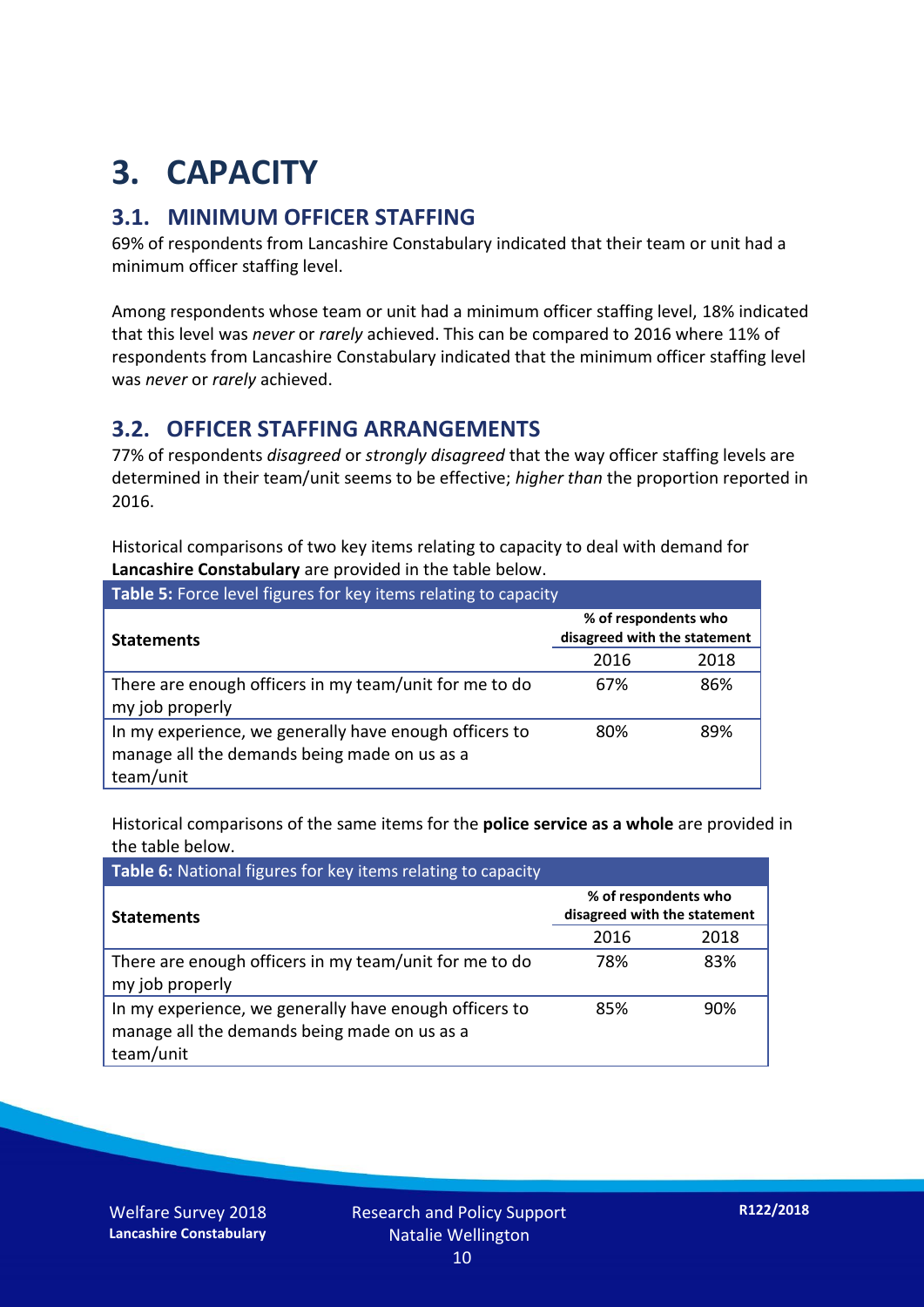## **4. HEALTH AND WELLBEING**

### **4.1. OVERALL LIFE SATISFACTION**

Respondents were asked to rate their overall life satisfaction between 0 and 10, where 0 was 'not at all satisfied' and 10 was 'completely satisfied.'

The average (mean) rating for overall life satisfaction for respondents from Lancashire Constabulary was 6/10 (range 0-10). 12% of respondents reported life satisfaction rating of 2 or less.

These results can be compared to the National average of 6/10, with 15% of respondents reporting an overall life satisfaction rating of 2 or less.

### **4.2. OVERALL PHYSICAL HEALTH**

Participants were asked to rate their overal health on a scale from *very good* to *very poor*. An historical comparison for both national and local figures for this item are below.

| Table 7: Self-rated overall physical health |                       | 2016 | 2018 |
|---------------------------------------------|-----------------------|------|------|
|                                             | Very poor             | 1%   | 1%   |
|                                             | Poor                  | 8%   | 5%   |
| <b>Force level figures</b>                  | Neither good nor poor | 16%  | 14%  |
|                                             | Good                  | 56%  | 54%  |
|                                             | Very good             | 18%  | 26%  |
| <b>National figures</b>                     | Very poor             | 1%   | 1%   |
|                                             | Poor                  | 11%  | 6%   |
|                                             | Neither good nor poor | 23%  | 17%  |
|                                             | Good                  | 53%  | 54%  |
|                                             | Very good             | 13%  | 23%  |

### **4.3. SINGLE ITEM INDICATOR OF STRESS**

Work related stress was measured using a single-item measure. 49% of respondents from Lancashire Constabulary presented with a non-diagnostic case of work-related stress.<sup>vii</sup>

This is *higher than* the proportion reported in the 2016 iteration of this survey and *higher than* the proportion reported in this year's national results.

Stress outside of work was assessed using an adaptation of the work-related stress measure. 11% of respondents from Lancashire Constabulary presented with a non-diagnostic case of stress outside of work.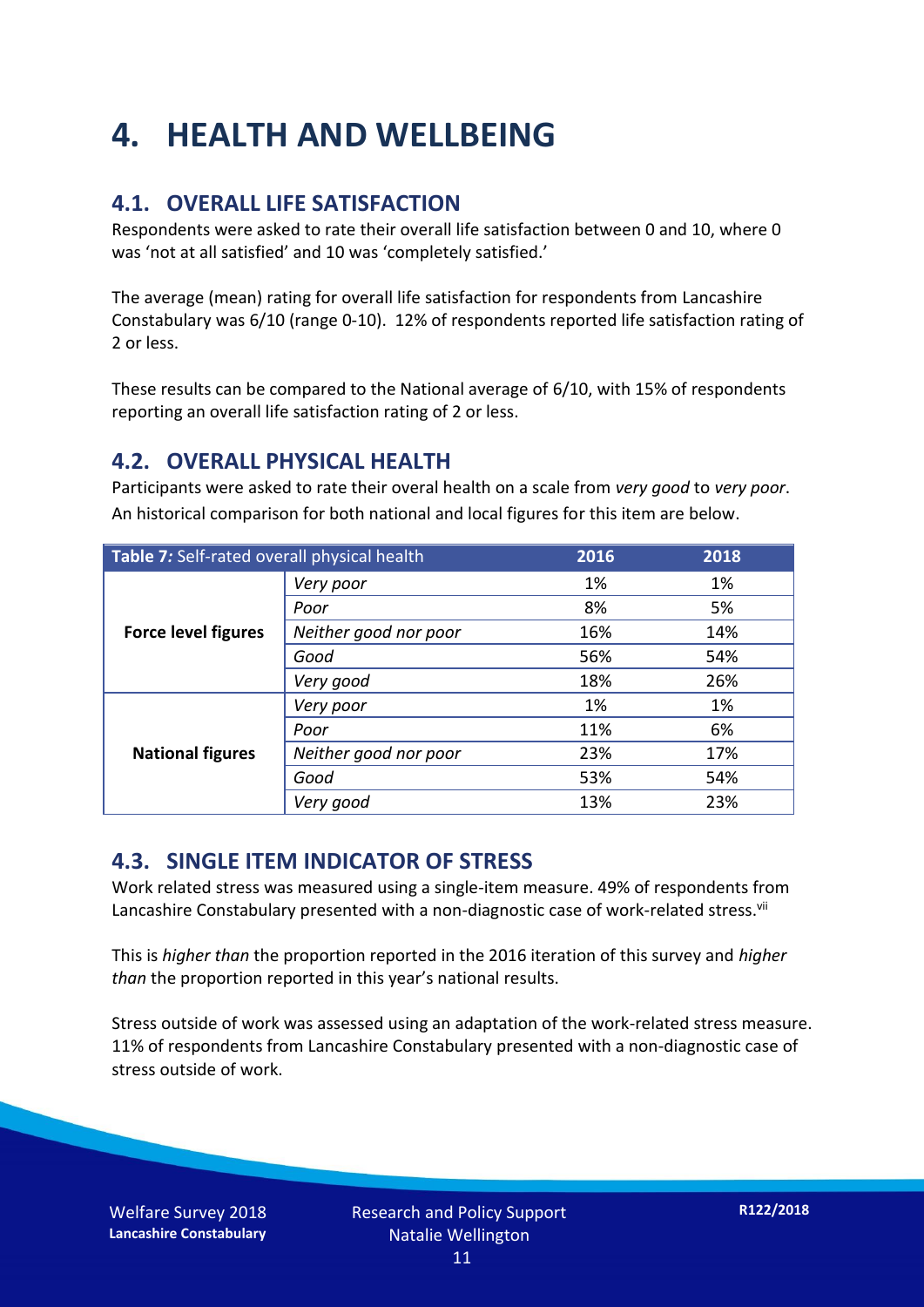### **4.4. SINGLE ITEM INDICATOR FOR MENTAL HEALTH**

A top-level broad overview of mental wellbeing was established using an item that asked respondents to indicate whether they had experienced feelings of stress, low mood, anxiety, or other difficulties with their health and wellbeing over the last 12 months.

85% of respondents from Lancashire Constabulary indicated that they had experienced feelings of stress, low mood, anxiety, or other difficulties with their health and wellbeing over the last 12 months; with 96% also indicating that these feelings were caused, or made worse by work.

### **4.5. MENTAL WELLBEING**

Mental wellbeing can be broadly conceptualized as having two dimensions. The first concerns positive affect (i.e. pleasurable aspects of wellbeing such as feelings of optimism, cheerfulness, and relaxation). The second concerns psychological functioning (i.e. such as clear thinking, self-acceptance, personal development, competence, and autonomy).

To investigate mental wellbeing in more detail the two-dimensional structure of mental wellbeing described above was assessed using the short Warwick-Edinburgh Mental Wellbeing Scale (SWEMWBS). viii The scale asks individuals to rate their experience during the last two weeks for seven positively framed statements.

SWEMWBS findings for **Lancashire Constabulary** are presented in the table below alongside those for national sample for 2016 and 2018.

**Table 8**: % of respondents that reported experiencing the following positive aspects of wellbeing *rarely* or *none of the time* over the previous 2 weeks

| <b>SWEMWBS item</b>                           | <b>National figures</b> |      | <b>Force level figures</b> |      |
|-----------------------------------------------|-------------------------|------|----------------------------|------|
|                                               | 2016                    | 2018 | 2016                       | 2018 |
| I've been feeling optimistic about the future | 62%                     | 36%  | 61%                        | 31%  |
| I've been feeling useful                      | 28%                     | 25%  | 21%                        | 25%  |
| I've been feeling relaxed                     | 60%                     | 48%  | 55%                        | 45%  |
| I've been dealing with problems well          | 20%                     | 19%  | 19%                        | 19%  |
| I've been thinking clearly                    | 16%                     | 16%  | 14%                        | 21%  |
| I've been feeling close to other people       | 34%                     | 28%  | 35%                        | 30%  |
| I've been able to make up my own mind         | 13%                     | 10%  | 12%                        | 14%  |
| about things                                  |                         |      |                            |      |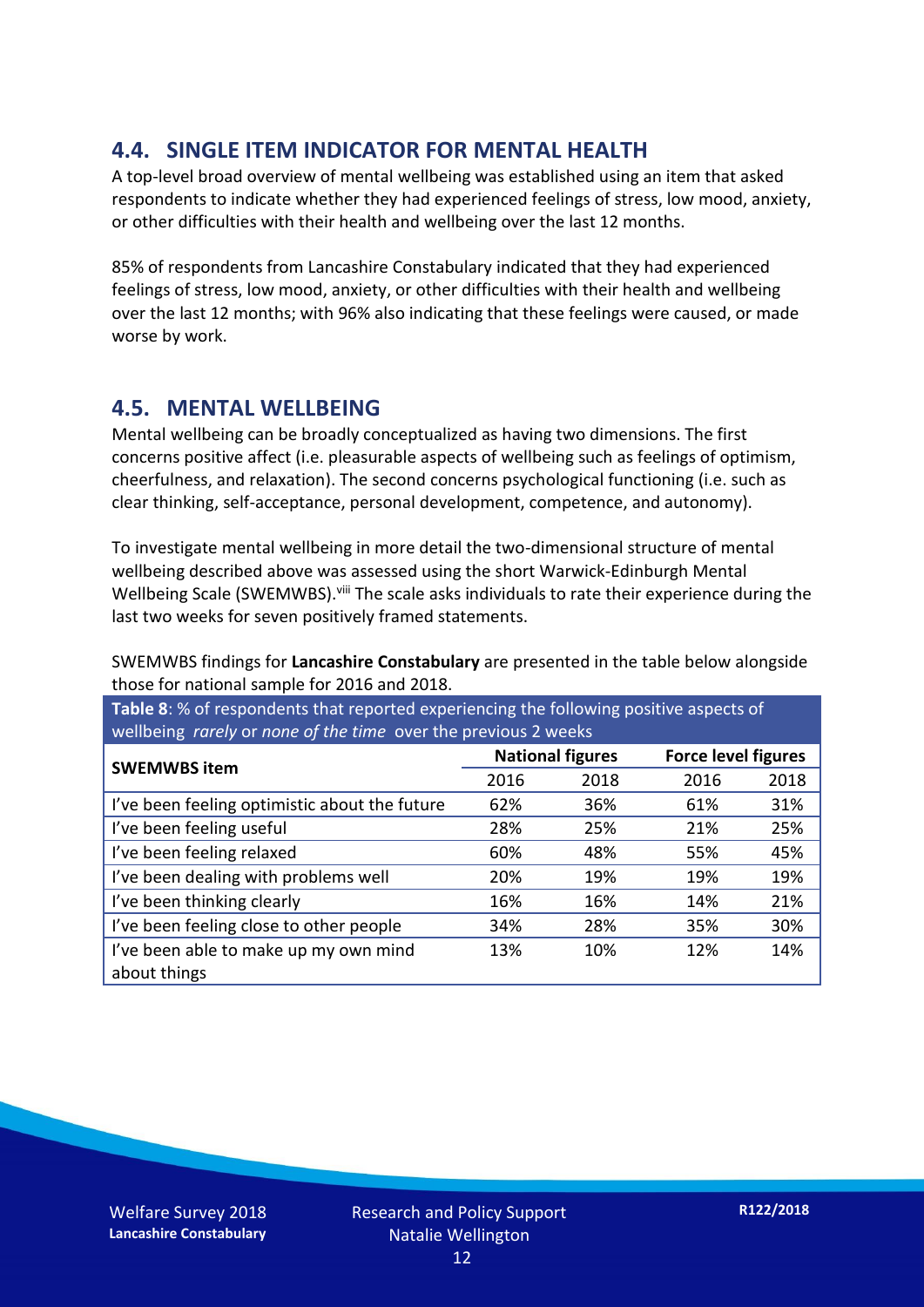#### **4.6. HELP SEEKING**

A question was applied to identify those who had ever **sought help** for feelings of stress, low mood, anxiety, or any other difficulties with mental health and wellbeing. Examples of sources of help were provided including GP, occupational health department, psychologist, therapist, and counsellor.

55% of responses from Lancashire Constabulary had previously sought help for feelings of stress, low mood, anxiety or other difficulties with their mental health and wellbeing, 48% of which had done so within the last 12 months.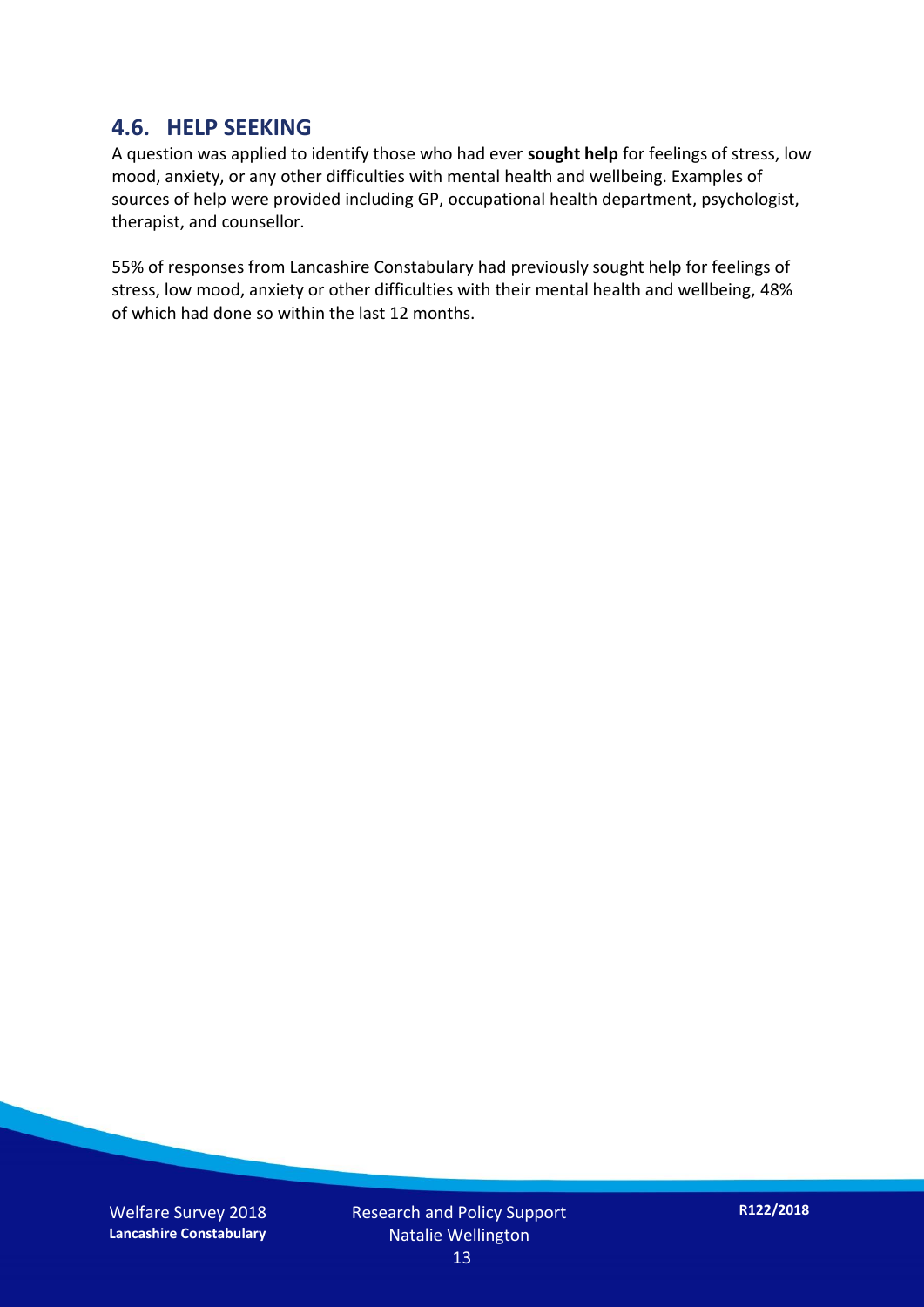## **5. ABSENCE BEHAVIOUR**

## **5.1. ABSENCE**

57% of respondents from Lancashire Constabulary reported one or more days of sickness absence and 28% of respondents indicated that at least one day of their sickness absence was attributable to stress, depression, or anxiety.

The national proportion of respondents who had taken one or more days of sickness absence was 56% and 32% of respondents indicated that at least one day of their sickness absence was attributable to stress, depression, or anxiety.

### **5.2. PRESENTEEISM AND LEAVEISM**

Presenteeism is the act of attending work while ill. This has been shown to be associated with subsequent health decline, particularly in relation to burnout,  $\alpha$  and can to lead to elevated absenteeism.<sup>x</sup> Moreover, evidence suggests that presenteeism can compound the effects of the initial illness and negatively influence job satisfaction, resulting in negative job attitudes and withdrawal from work.<sup>xi</sup>

Leaveism is a recently coined term to describe hidden sickness absence and work undertaken during rest periods, including using allocated time off such as annual leave entitlements to take time off when they are in fact unwell.

Findings for Lancashire Constabulary are presented in the graph below.



*Figure 1: Force level figures for presenteeism and leaveism*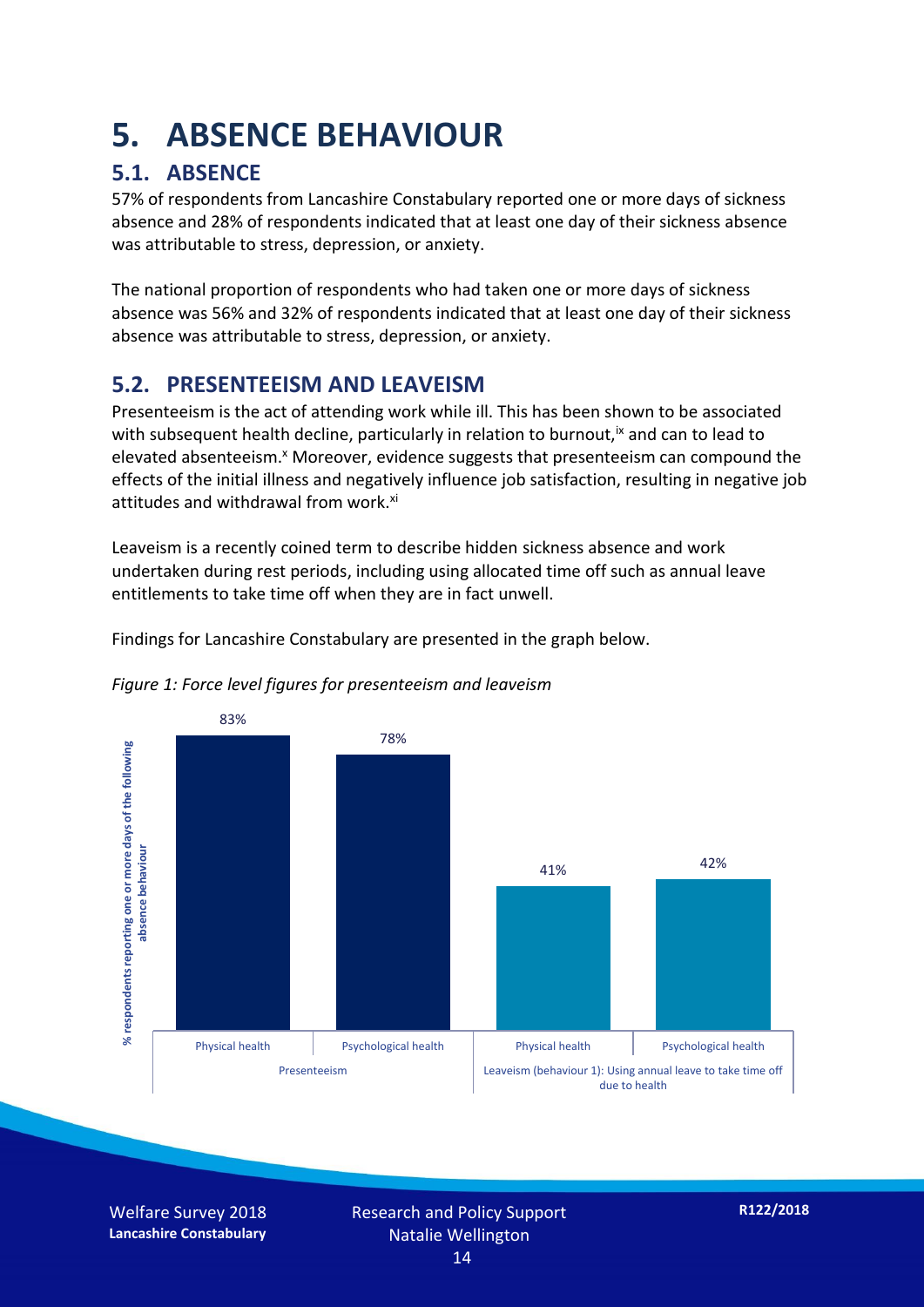## **6. Violence and physical injuries**

### **6.1. VIOLENCE**

Verbal and physical violence was assessed using four questions regarding how often officers received verbal insults, verbal threats, unarmed physical attacks, and attacks with a weapon from members of the public over the previous 12 months. Findings are presented in the table below.

**Table 9:** Force level figures for frequency of verbal and physical violence from members of the public

| Type of violent victimisation                      | % of respondents indicating frequency<br>of experience as at least once a week |      |  |
|----------------------------------------------------|--------------------------------------------------------------------------------|------|--|
|                                                    | 2016                                                                           | 2018 |  |
| Verbal insults (e.g., swearing, shouting, abuse)   | 45%                                                                            | 46%  |  |
| Verbal threats (e.g., threat of hitting, threat of | 25%                                                                            | 27%  |  |
| kicking)                                           |                                                                                |      |  |
| *Spitting assaults (i.e. being deliberately spat   |                                                                                | 3%   |  |
| upon)                                              |                                                                                |      |  |
| Unarmed physical attacks (e.g., struggling to      | 16%                                                                            | 22%  |  |
| get free, wrestling, hitting, kicking)             |                                                                                |      |  |
| Use of a deadly weapon (e.g., stick, bottle, axe,  | 3%                                                                             | 2%   |  |
| firearm)                                           |                                                                                |      |  |

\*Spitting assaults data was only available from 2018.

#### **6.2. INJURIES**

21% of Lancashire Constabulary respondents reported that they had suffered one or more injuries that required medical attention as a result of work-related **violence** in the last year – losing more than 216 days in sickness absence.

This is *higher than* the proportion reporting one or more injuries as a result of work-related **violence** than reported in the 2016 iteration of this survey and *lower than* the proportion compared to this year's national results.

21% of Lancashire Constabulary respondents also reported that they had suffered one or more injuries that required medical attention as a result of work-related **accidents** in the last year – losing more than 189 days in sickness absence.

This is *lower than* the proportion reporting one or more injuries as a result of work-related **accidents** in the 2016 iteration of this survey and *higher than* the proportion compared to this year's national results.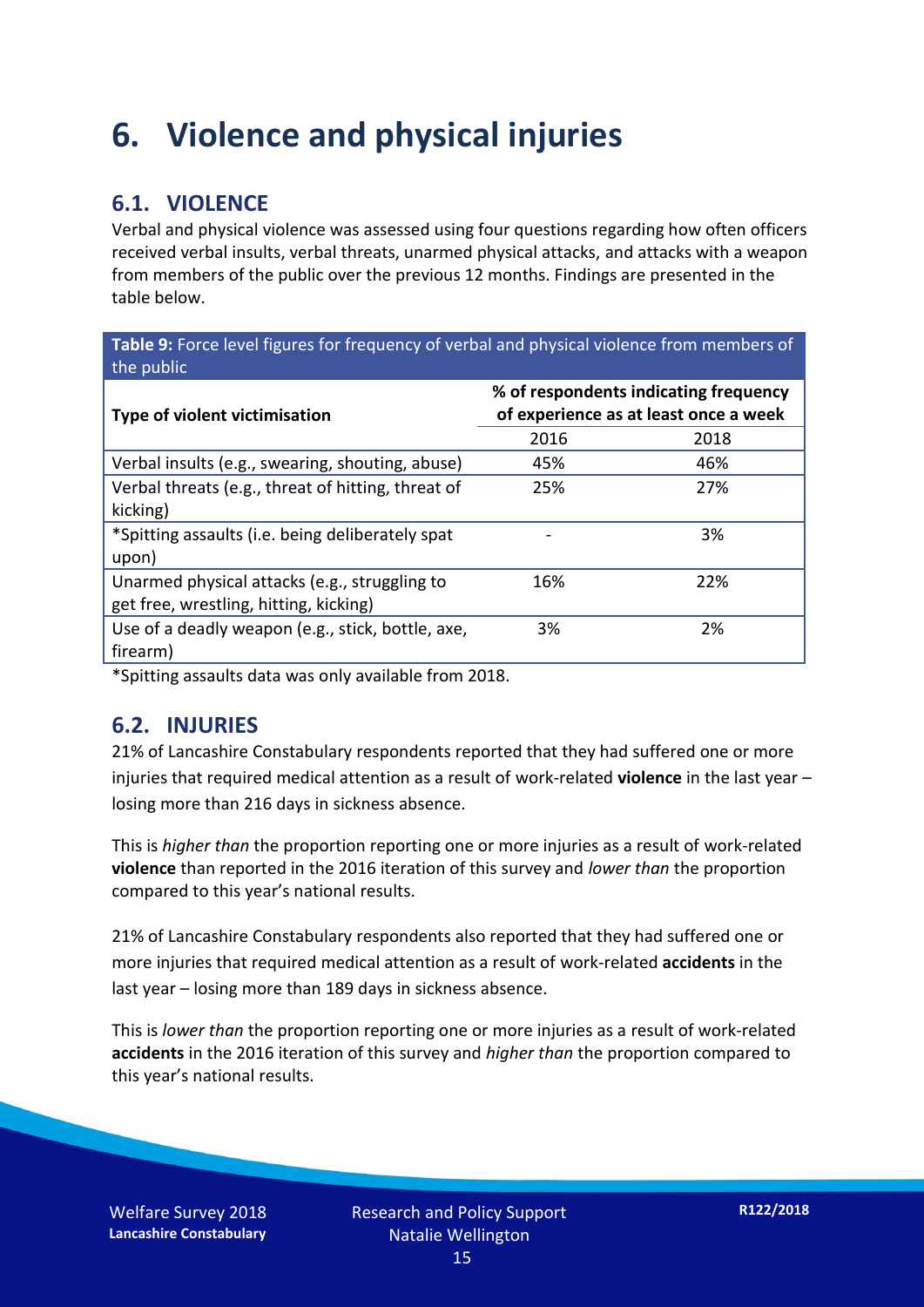## **7. ORGANISATIONAL SUPPORT: MENTAL HEALTH & WELLBEING**

Participants who indicated that they had sought help for difficulties with mental health and wellbeing were presented with additional questions concerning disclosure to a line manager.

### **7.1. DISCLOSURE**

72% of respondents from Lancashire Constabulary, for whom it was applicable, reported that they had disclosed seeking mental health and wellbeing support to their line managers. This can be compared with 68% from the same survey in 2016.

### **7.2. REASONS FOR NON-DISCLOSURE**

Respondents who did not disclose to their line managers that they had sought mental health and wellbeing support, were asked to indicate why. Findings are presented in the table below.

| Table 10: Reasons for non-disclosure                        |                     |                 |  |
|-------------------------------------------------------------|---------------------|-----------------|--|
|                                                             | % of total mentions |                 |  |
| <b>Item</b>                                                 | Force level         | <b>National</b> |  |
|                                                             | figures             | figures         |  |
| I was worried that my other colleagues would find out       | 9%                  | 10%             |  |
| I thought it would negatively affect my opportunities for   | 8%                  | 11%             |  |
| promotion and/or specialising                               |                     |                 |  |
| It wasn't affecting my work                                 | 9%                  | 7%              |  |
| I didn't want to be treated differently (in a negative way) | 12%                 | 13%             |  |
| I felt it was a personal matter                             | 26%                 | 20%             |  |
| I have had negative experiences of disclosing in the past   | 7%                  | 6%              |  |
| I thought it would have a negative impact on my career      | 7%                  | 10%             |  |
| There is a negative attitude in the police service towards  | 8%                  | 12%             |  |
| people who experience difficulties with their mental health |                     |                 |  |
| and wellbeing                                               |                     |                 |  |
| I did not think my line manager would treat me with         | 7%                  | 7%              |  |
| empathy                                                     |                     |                 |  |
| For reasons other than those listed above                   | 8%                  | 4%              |  |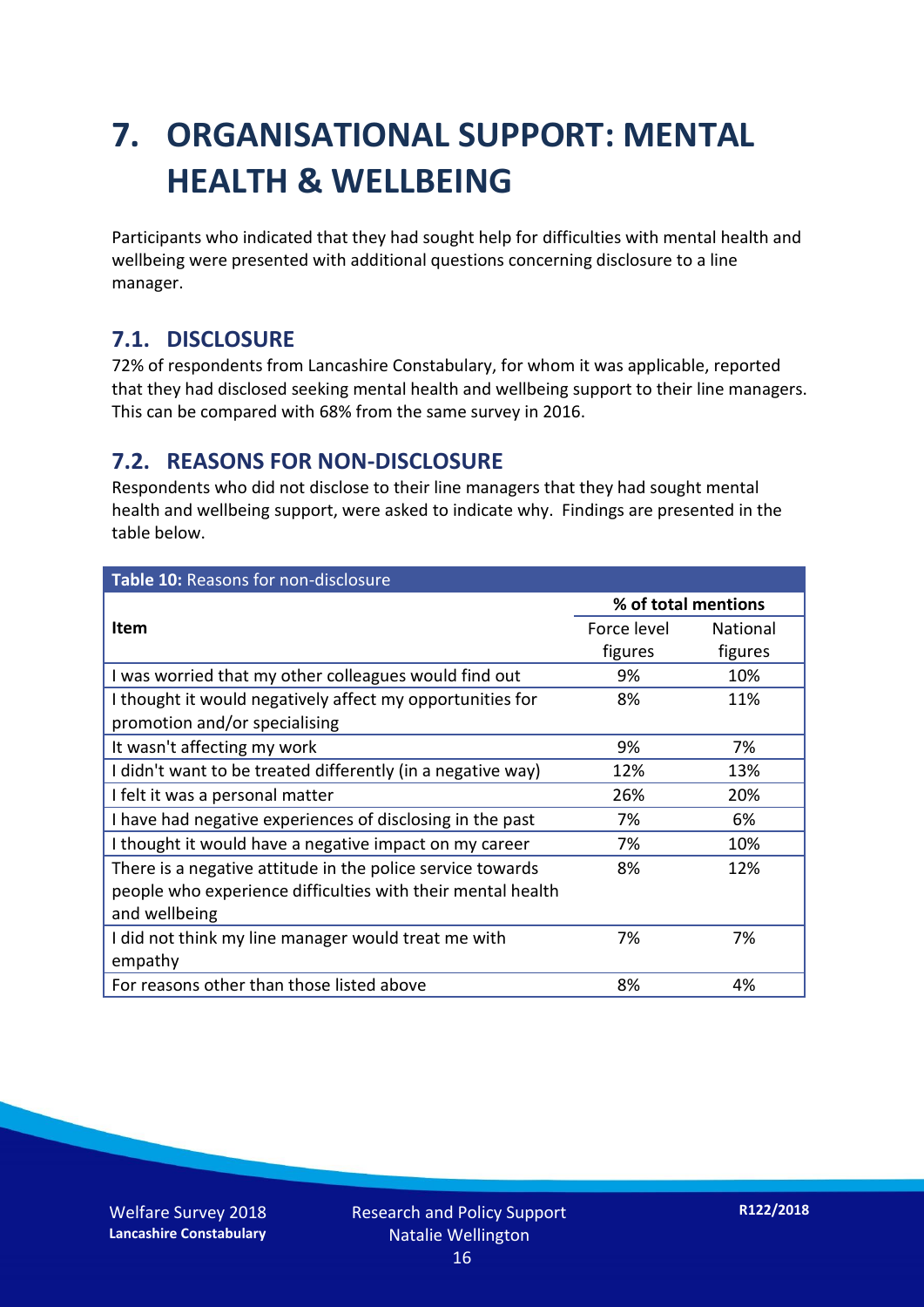### **7.3. ATTITUDES TO MENTAL HEALTH AND WELLBEING**

All respondents were asked about the attitude of the police service towards mental health and wellbeing.

Respondents were provided with a list of statements, and asked to indicate the extent to which they agreed or disagreed with the statement.

The table below shows the percentage of respondents who agreed with three key statements about the police services attitudes towards mental health and wellbeing for both Lancashire Constabulary, and the police service as a whole.

| Table 11: Attitudes to mental health and wellbeing |                                                    |                         |  |
|----------------------------------------------------|----------------------------------------------------|-------------------------|--|
| <b>Statements</b>                                  | % of respondents that agreed with<br>the statement |                         |  |
|                                                    | Force level figures                                | <b>National figures</b> |  |
| The police service encourages staff to talk openly | 55%                                                | 45%                     |  |
| about mental health and wellbeing                  |                                                    |                         |  |
| Someone would be treated differently (in a         | 35%                                                | 37%                     |  |
| negative way) if they disclosed difficulties with  |                                                    |                         |  |
| their mental health and wellbeing                  |                                                    |                         |  |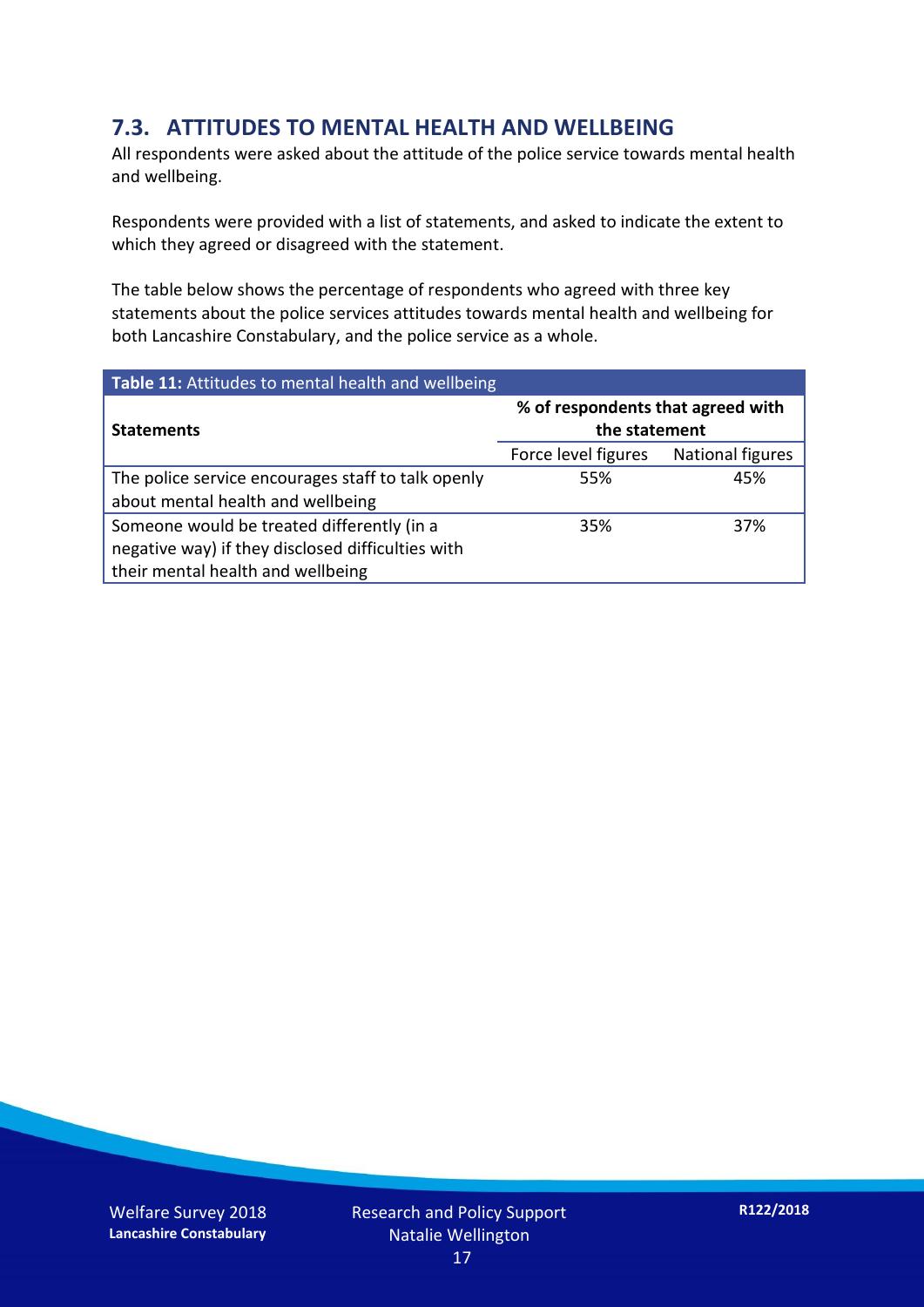## **8. Notes for JBBs**

Additional findings from the 2018 Demand, Capacity and Welfare survey are available on request from the Research and Policy department. Additional topics include, but are not limited to:

- Morale,
- Fatigue and sleep,
- Managerial mental health and wellbeing support,
- Organisational change, and
- Organisational justice.

The findings of the survey can also be broken down in more detail in terms of different demographic groups, such as rank, role or length of service. However please be aware that we can only go into a certain level of detail with this demographic data in order to preserve respondents' confidentiality.

JBBs wishing to obtain further information can contact [ResearchandDataCollection@polfed.org](mailto:ResearchandDataCollection@polfed.org) to discuss their requirements.

The Research and Policy Department only has one member of staff responsible for these data requests; please bear this in mind in terms of turnaround times and the amount of data you request when contacting the team.

All other interested parties should speak to their local JBB in the first instance.